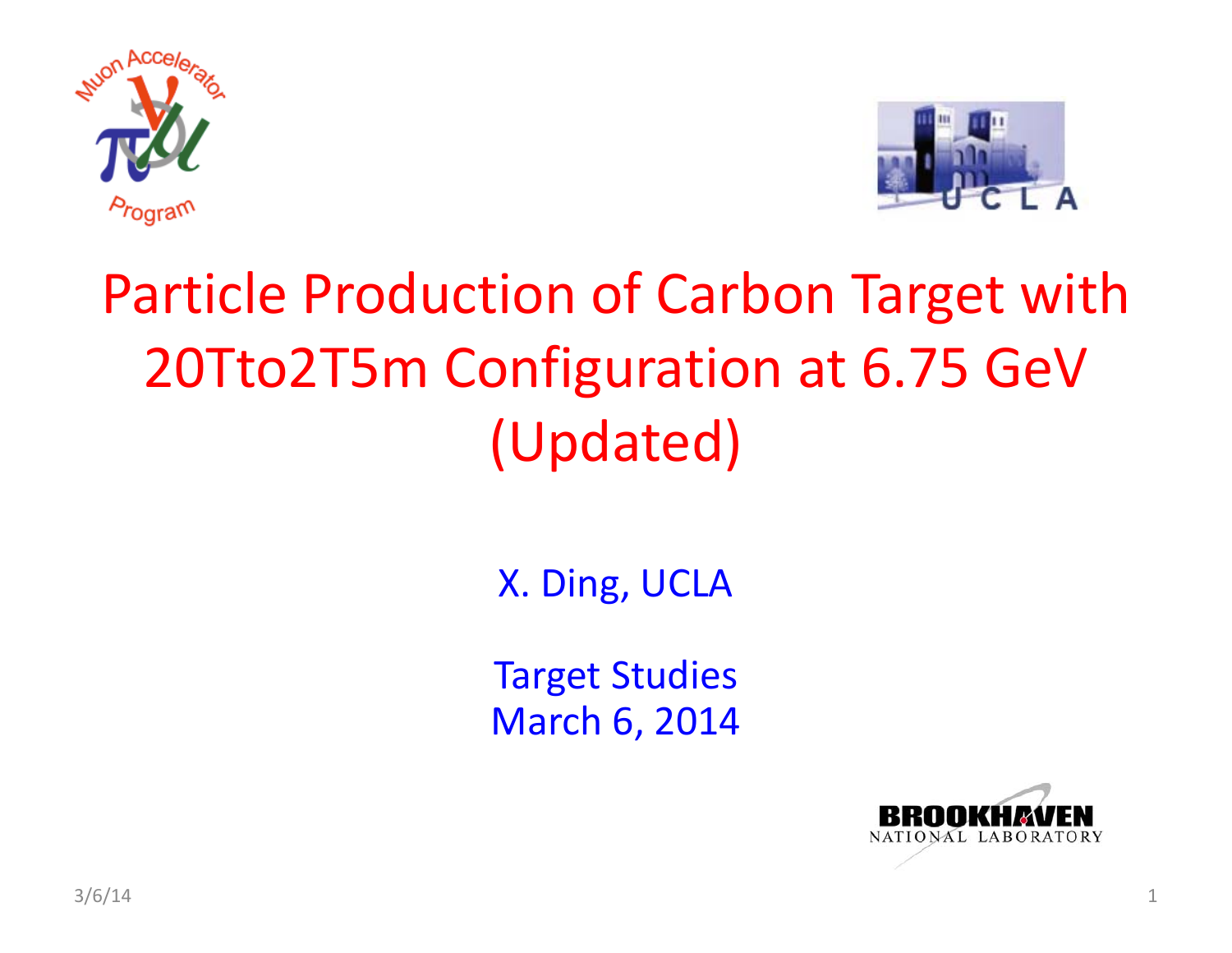# Target Setting

- 20Tto2T5m Configuration (initial beam pipe radius of 13 cm) and Fieldmap (20T $\rightarrow$ 2T) and no beam dump;
- Code: MARS15(2014) with ICEM 4=1;
- Proton beam: 6.75 GeV (KE) and launched at <sup>z</sup> <sup>=</sup> ‐100 cm, Focal beam with waist at z=0 <sup>m</sup> and emittance of 5μm;
- Production Collection: (1.2 <sup>m</sup> downstream, 40 MeV <sup>&</sup>lt; KE <sup>&</sup>lt; 180 MeV).
- Graphite density <sup>=</sup> 1.8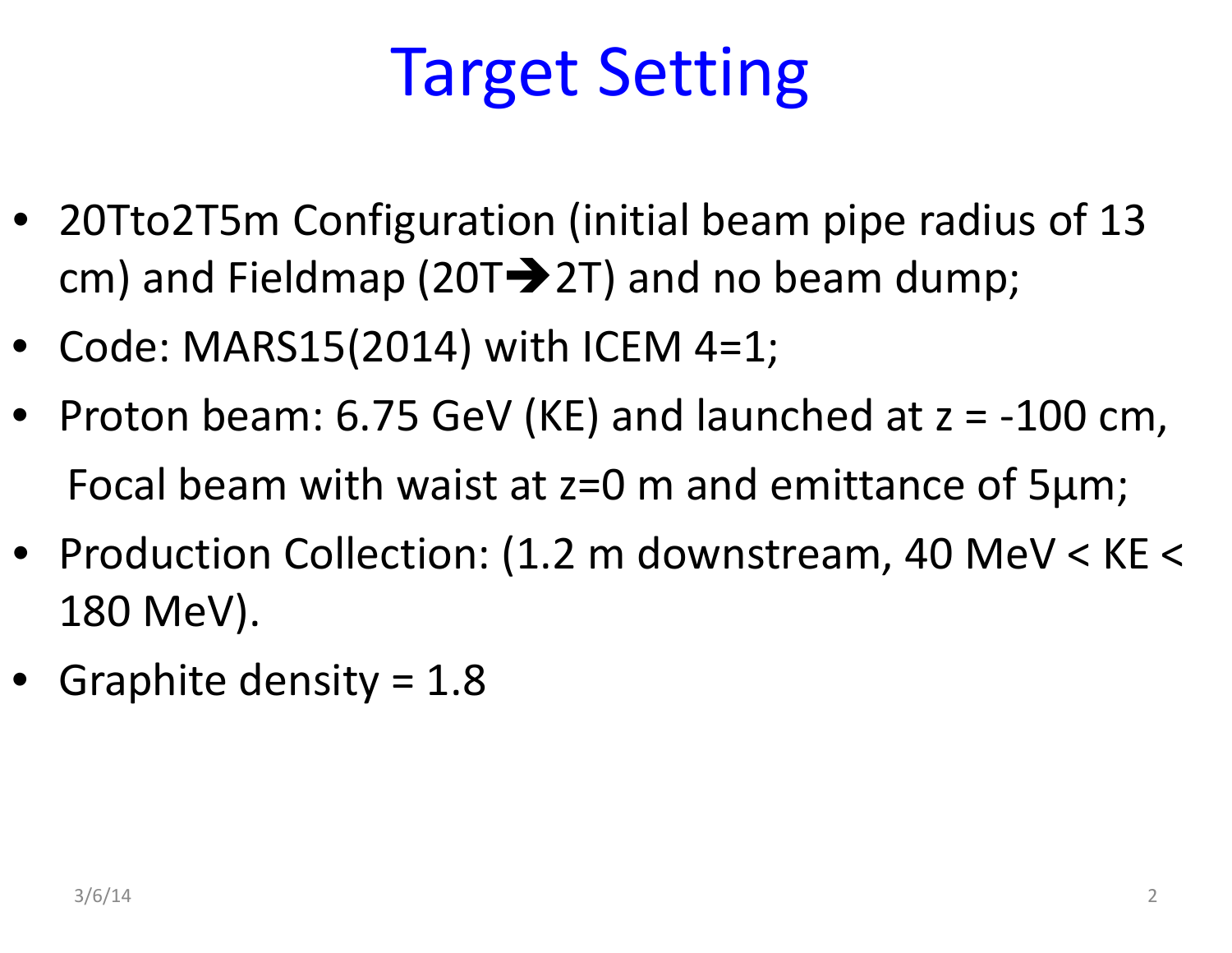### Energy Card Setting

#### $\bullet$ ENRG E0 EM EPSTAM EMCHR EMNEU EMIGA EMIEL

E0: The incident particle kinetic energy;

EM: The hadron threshold energy (Default:0.0145 GeV);

EPSTAM: The star production threshold kinetic energy (Default:0.03 GeV);

EMCHR: The threshold energy applied collectively to muons, heavy ions and charged hadrons (Default: 0.001 GeV);

<code>EMNEU:</code> The threshold energy for neutrons (Default:10<sup>-4</sup> GeV)

EMIGA: The threshold energy for γ (Default:10<sup>-4</sup> GeV);

EMIEL: The threshold energy for  $\mathsf{e}^\pm$  (Default: 5\*10<sup>-4</sup> GeV)

Use non‐default setting: ENRG 1=6.75 2=0.02 3=0.3 4=0.01 5=0.05 6=0.01 7=0.01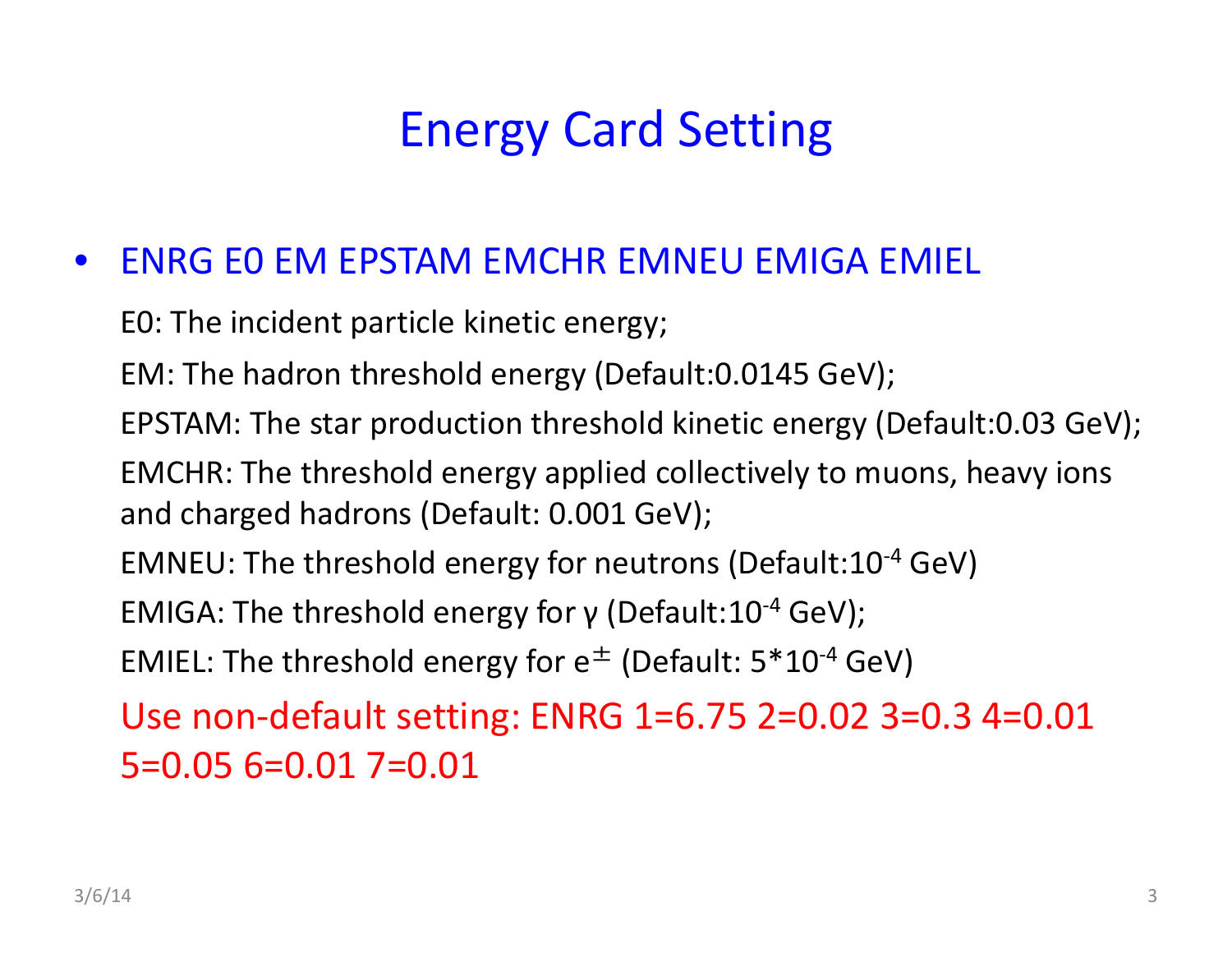#### Particle Production vs Target Length

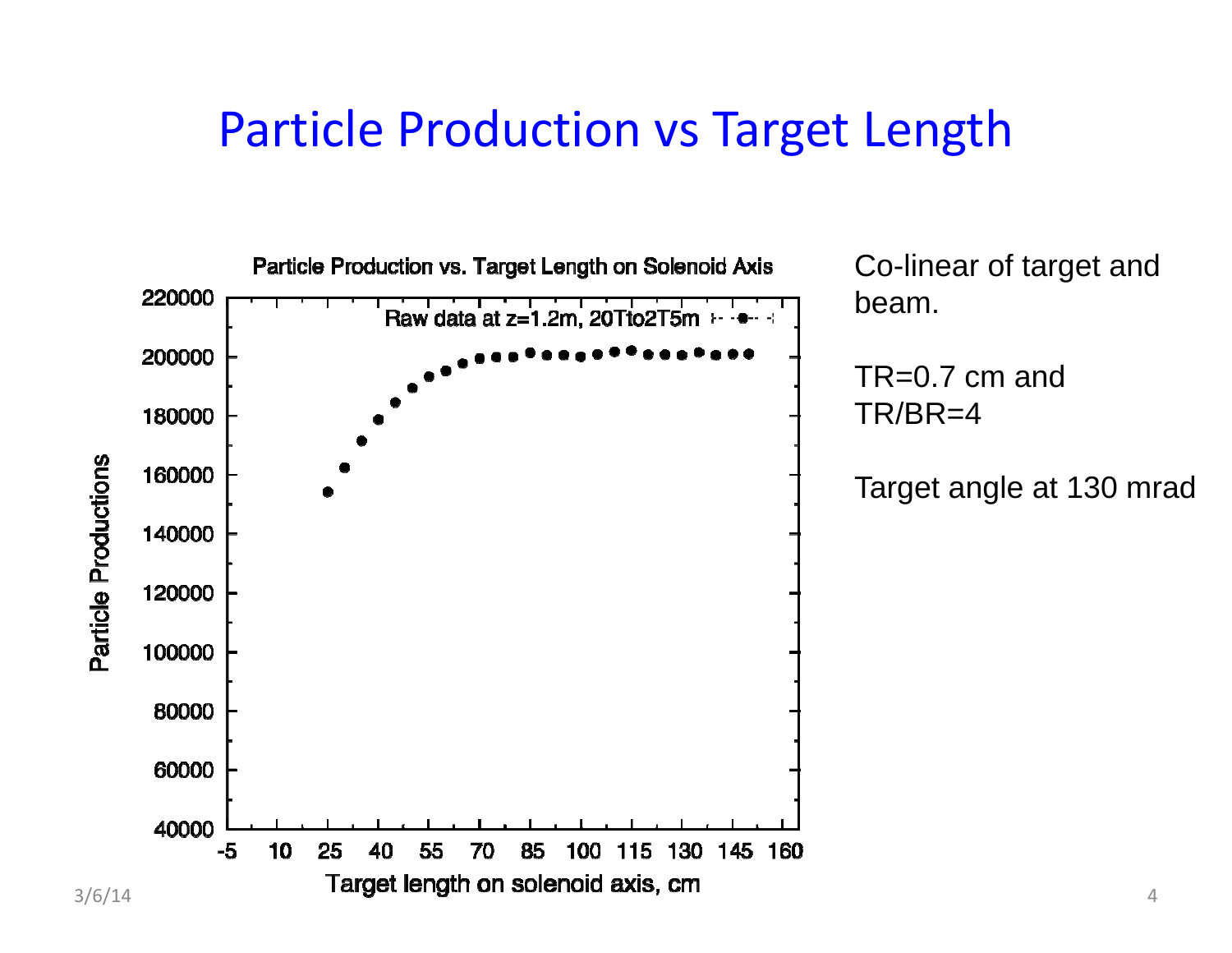#### Particle Production vs Target Radius

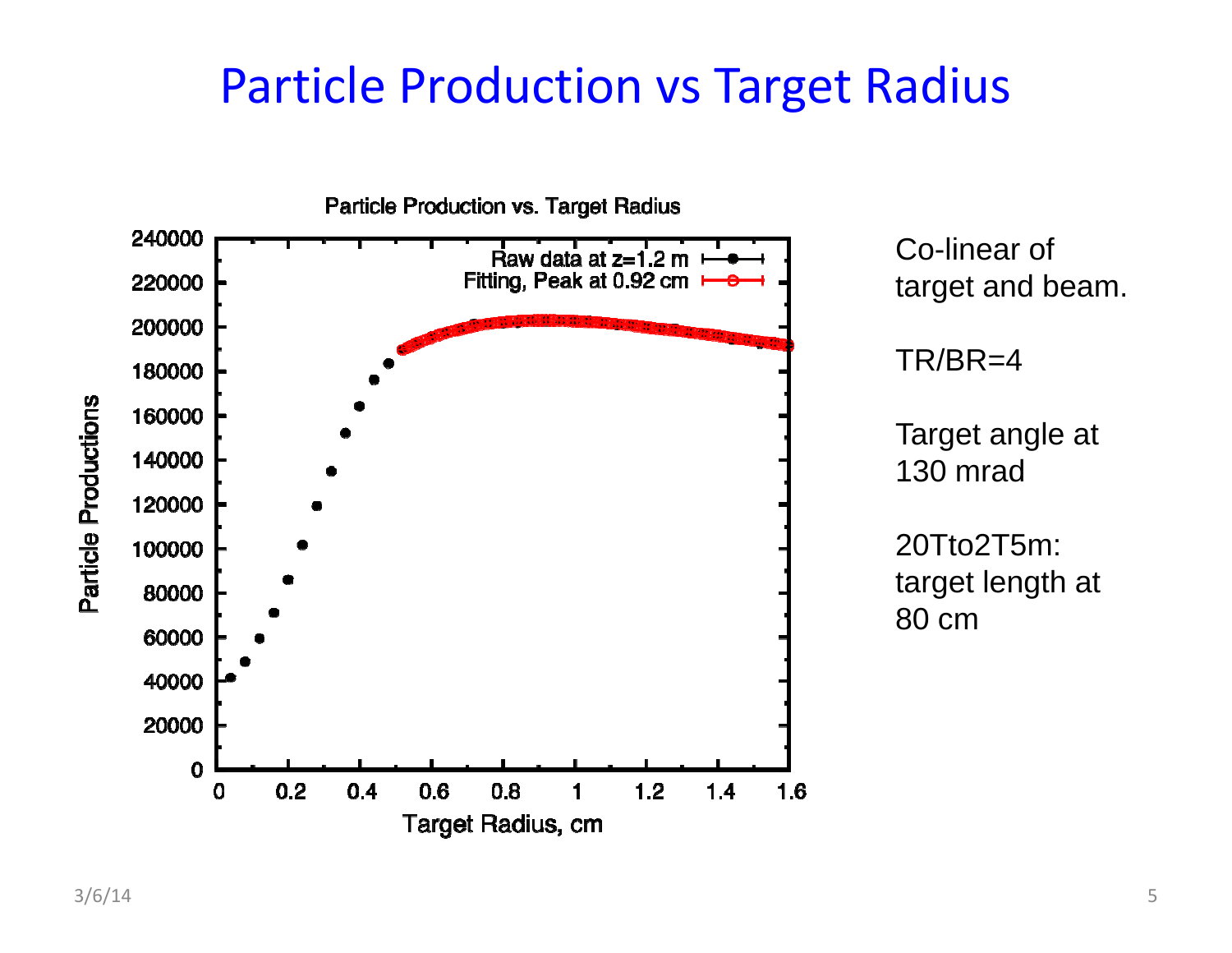### Particle Production vs Beam Angle (20Tto2T5m Configuration)



20Tto2T5m: Co-linear of target and

TR/BR=4

target length at 80 cm and target radius at 0.7 cm

[Optimization for radius 0.9 cm has not converged yet.]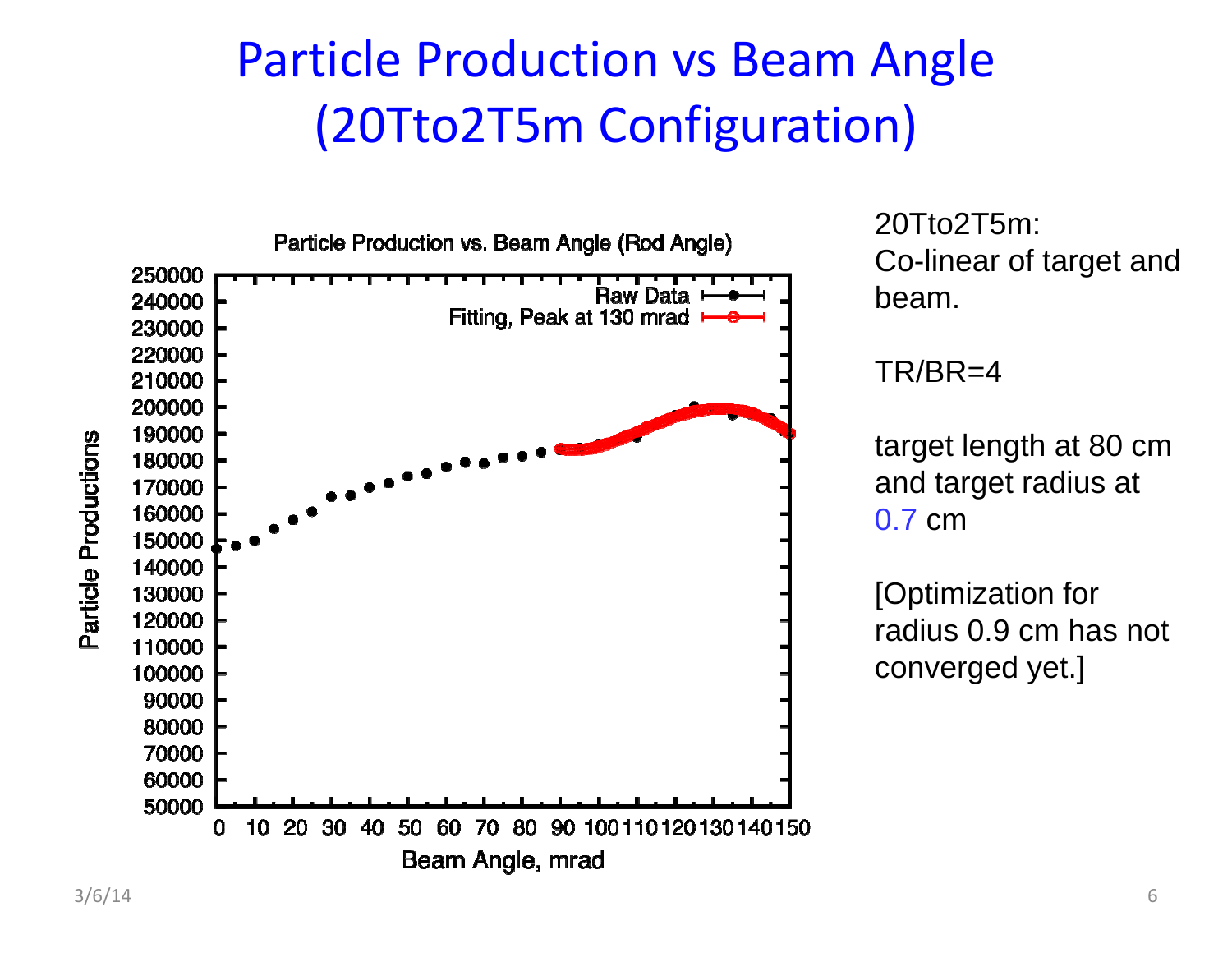# Energy Spectra of  $\pi^{\pm}$ , K<sup> $\pm$ </sup>,  $\mu^{\pm}$

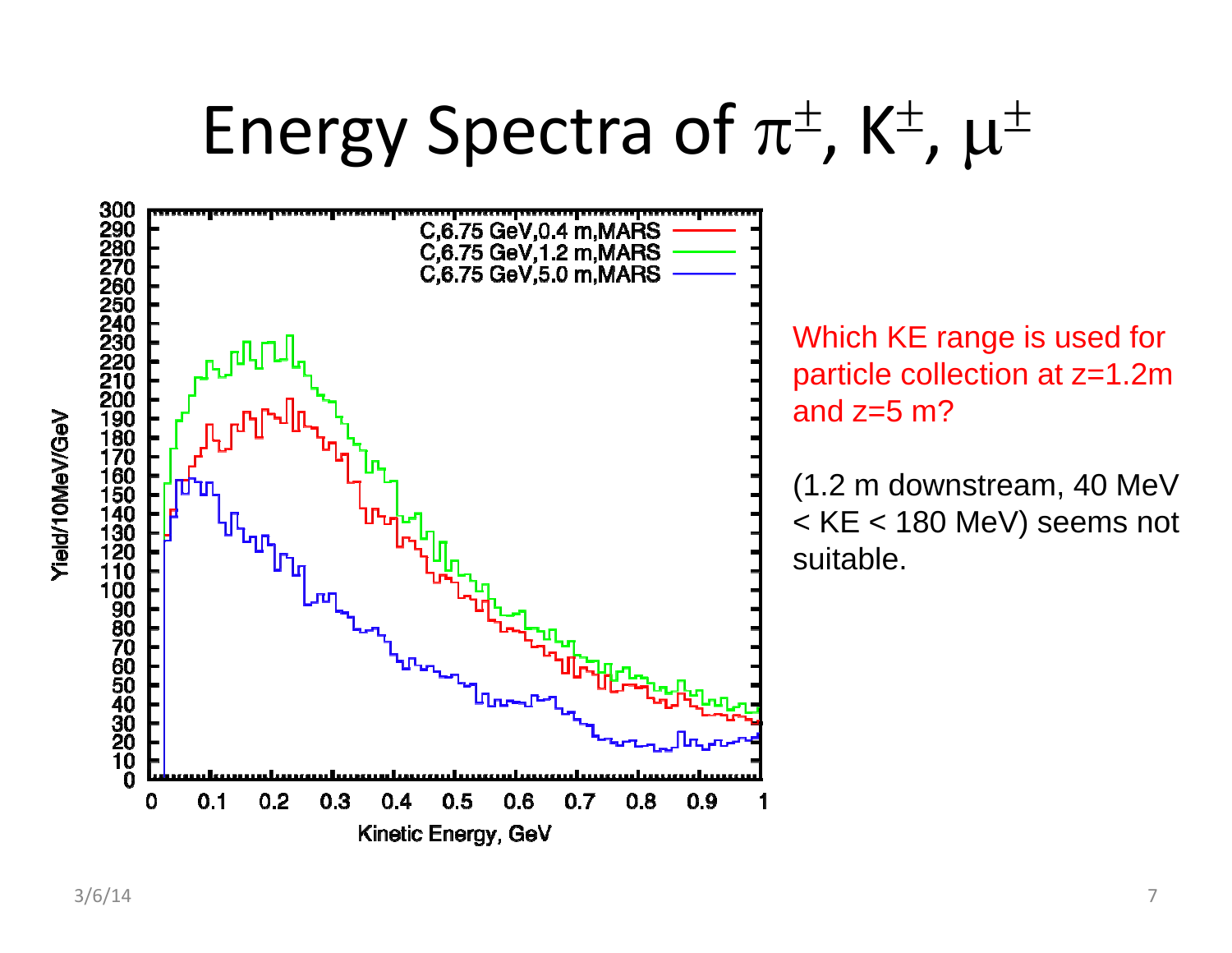# Energy Spectra

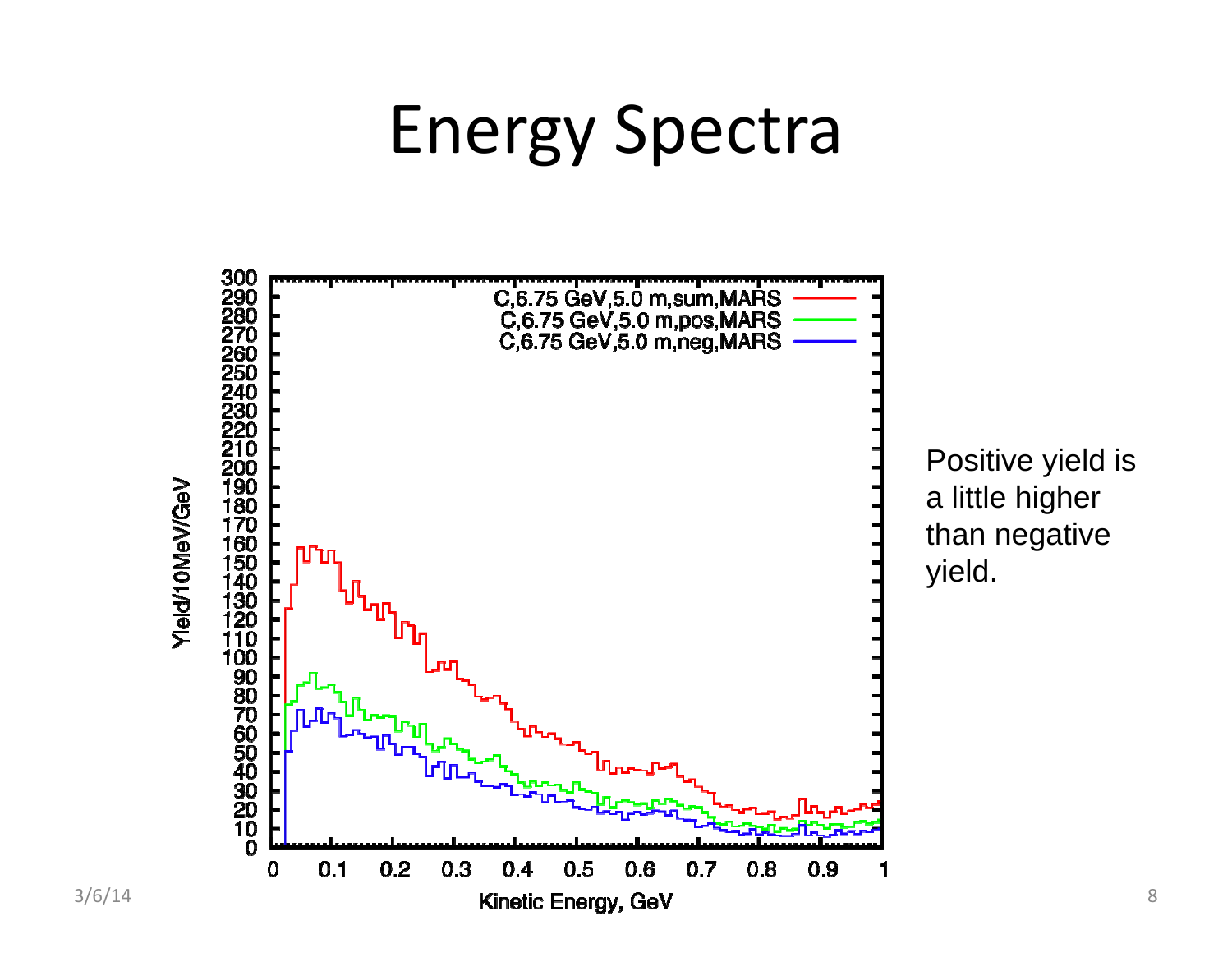## Remaining Protons



Protons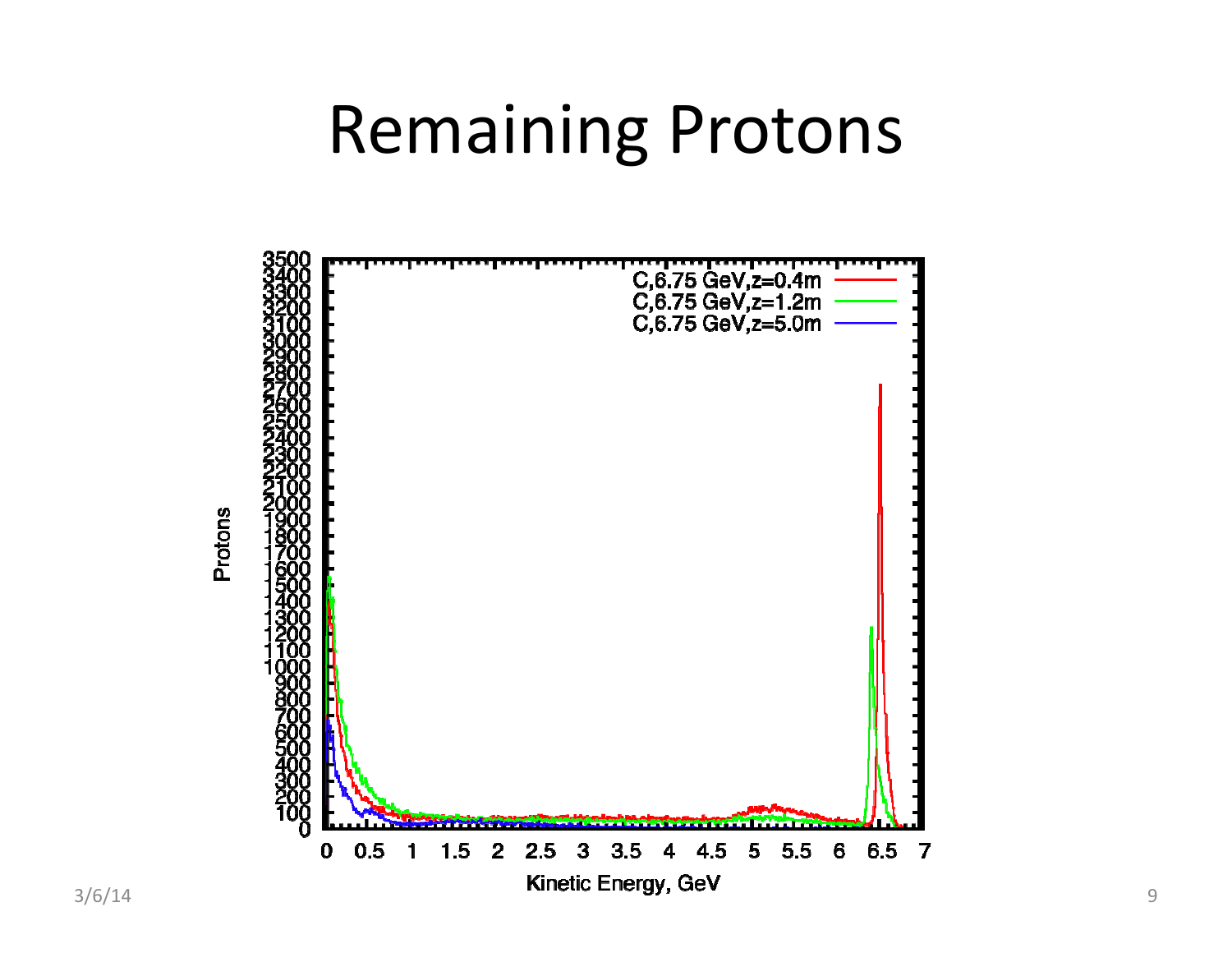### Single Particle Tracking (no target) (XZ plot) cm

![](_page_9_Figure_1.jpeg)

 $= 1:8.000e+00$  $x:z$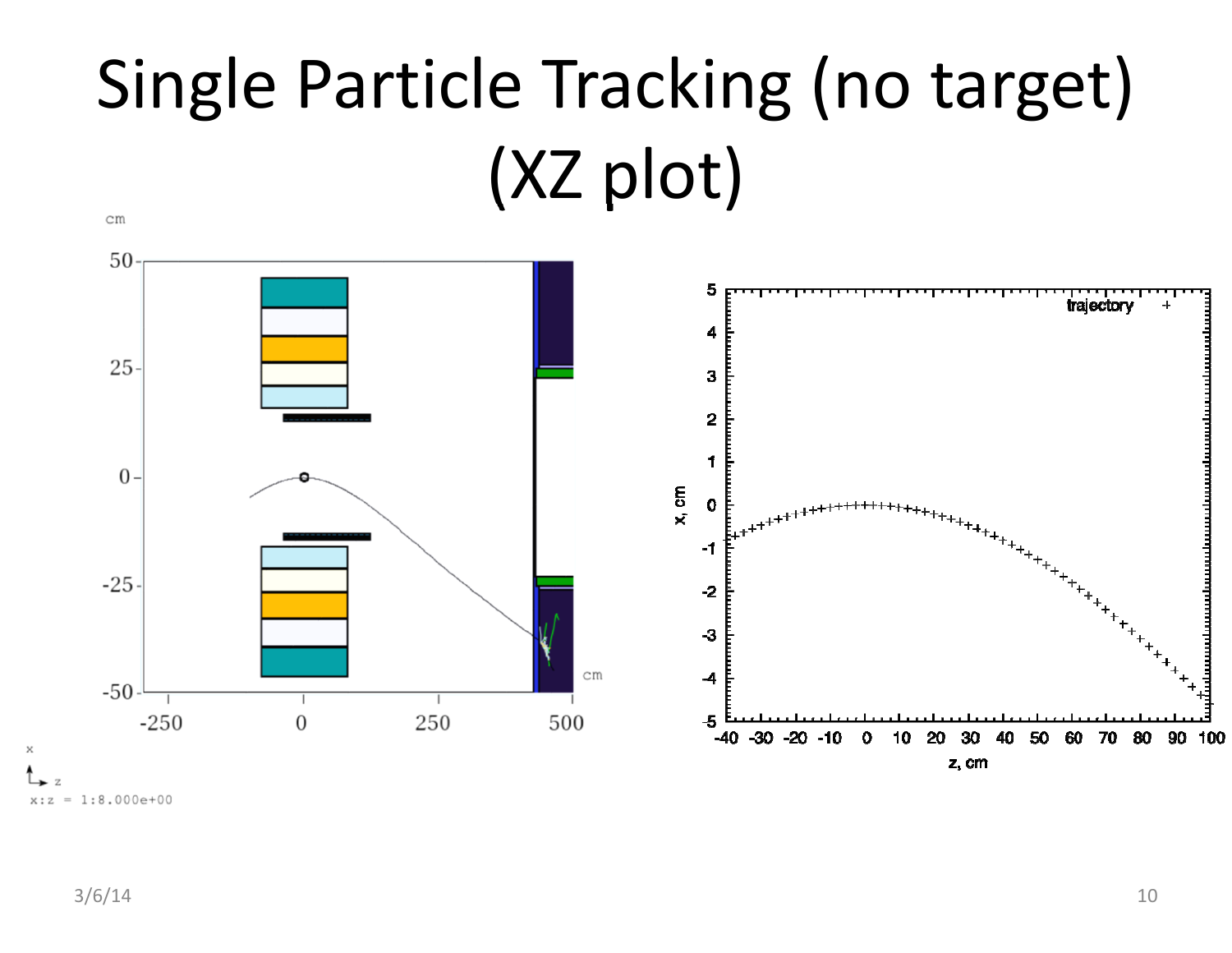### Single Particle Tracking (no target) (YZ plot)  $\, cm$

![](_page_10_Figure_1.jpeg)

![](_page_10_Figure_2.jpeg)